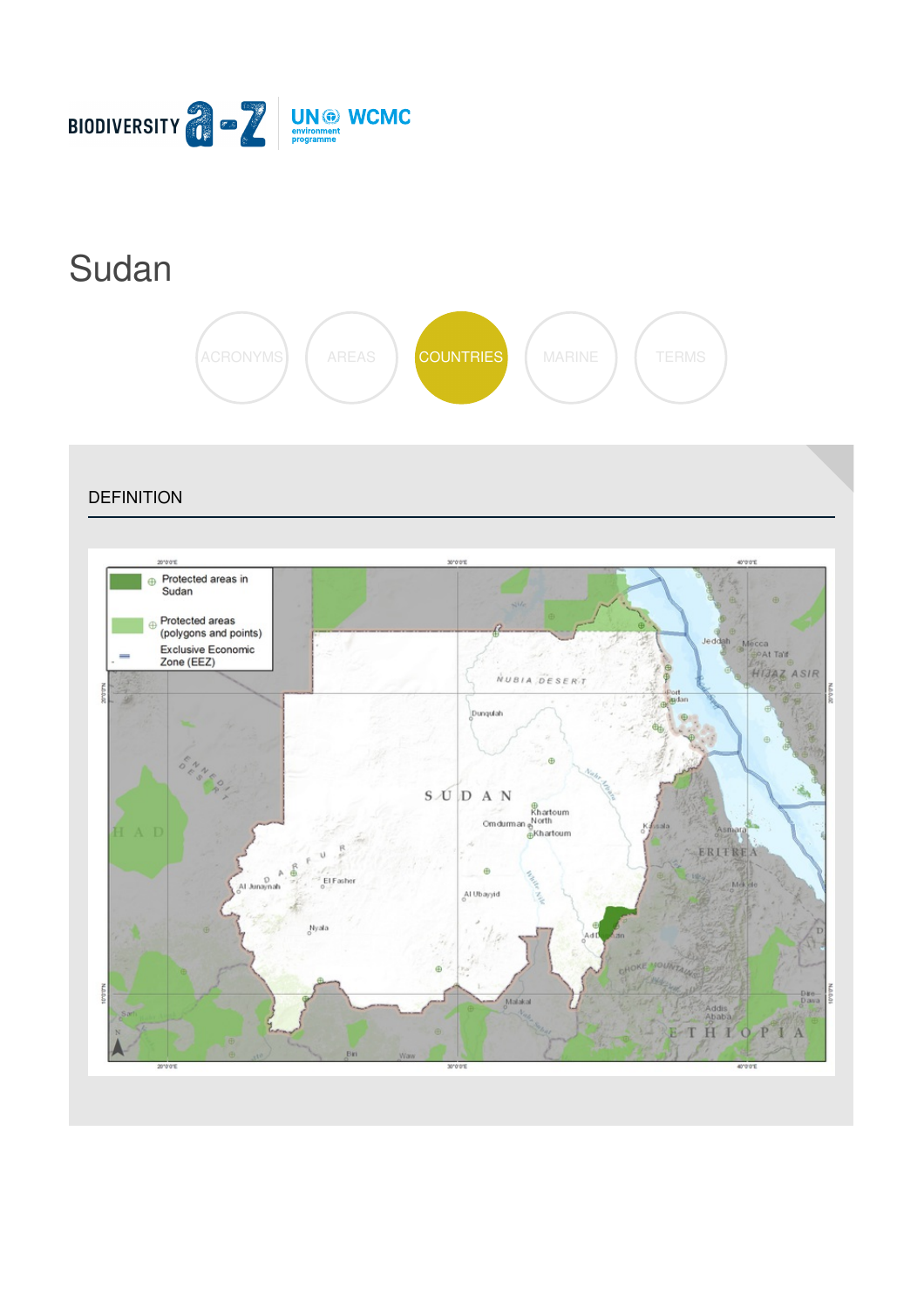### [PROTECTED](javascript:void(0)) AREAS

| Protected areas designated under international conventions and agreements |   |  |
|---------------------------------------------------------------------------|---|--|
| <b>World Heritage sites</b>                                               | ✔ |  |
| <b>Natural</b>                                                            |   |  |
| Cultural                                                                  |   |  |
| <b>Mixed</b>                                                              |   |  |
| Ramsar sites (Wetlands of International Importance)                       | ✔ |  |
| Man and the Biosphere Reserves                                            | ✔ |  |
| <b>National-level protected areas</b>                                     |   |  |
| <b>IUCN Protected Area Management Categories</b>                          | ✔ |  |
| $l$ a                                                                     |   |  |
| $\underline{\mathsf{lb}}$                                                 |   |  |
| Щ                                                                         | ✔ |  |
| Ш                                                                         |   |  |
| <u>IV</u>                                                                 | ✔ |  |
| $\underline{\mathsf{V}}$                                                  |   |  |
| $\underline{\mathsf{V}}$                                                  |   |  |
| Not Assigned or Not Reported                                              |   |  |

#### BIODIVERSITY [DESIGNATIONS](javascript:void(0))

Biodiversity designations represent the sites or regions that have been identified as important for biodiversity conservation due to their biological uniqueness or the high threat that they face. A plethora of different approaches have been promoted by conservation organisations and researchers in order to guide decisions about where to invest in biodiversity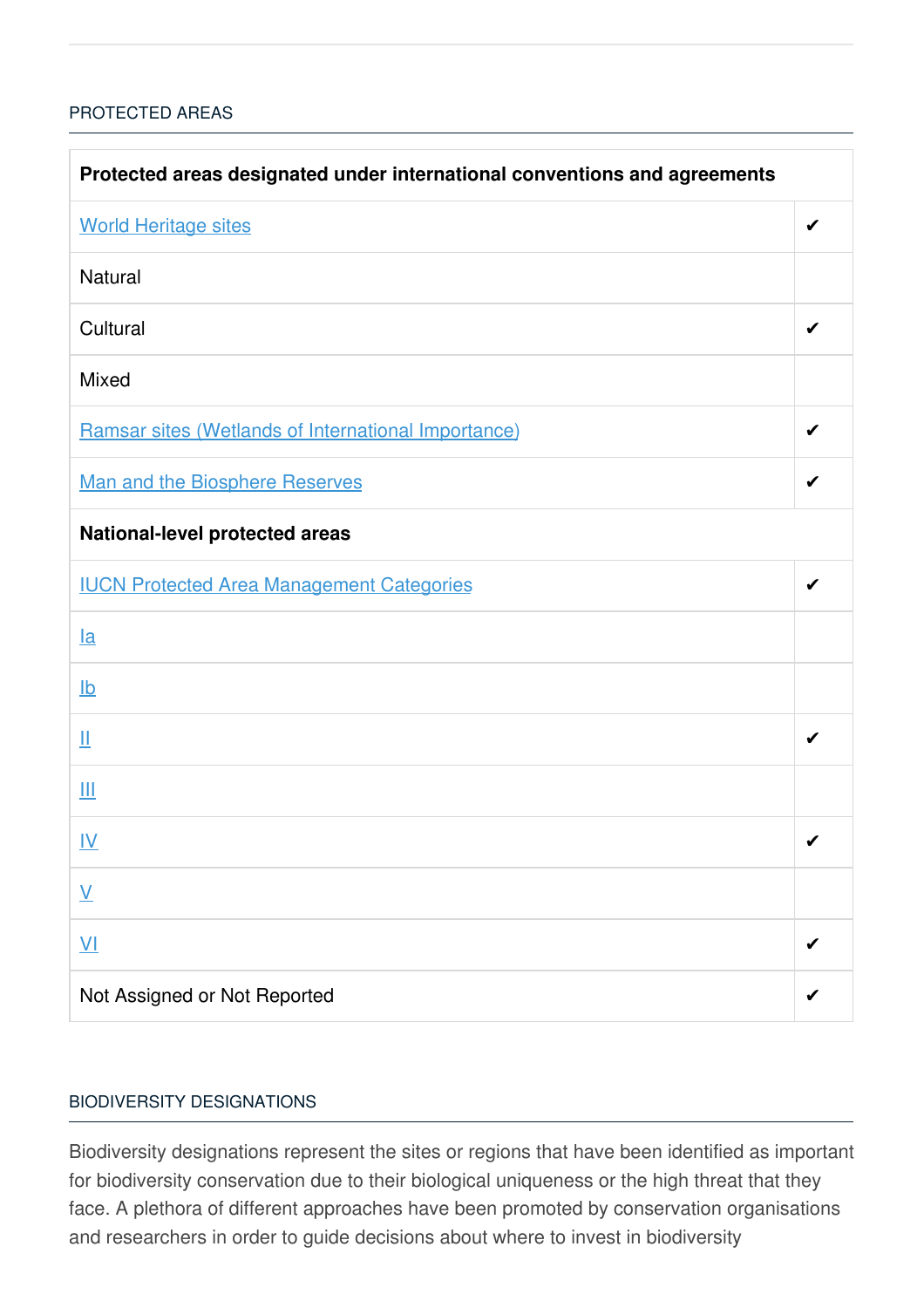conservation. These approaches use globally consistent criteria and available data in order to identify and classify sites. The designations themselves do not confer protected area status, but many of the sites identified may partly or fully overlap with a protected area designation on-ground.

| <b>Key Biodiversity Areas</b>             | ✔ |
|-------------------------------------------|---|
| <b>Alliance for Zero Extinction Sites</b> |   |
| <b>Crisis Ecoregions</b>                  | ✔ |
| <b>Centres of Plant Diversity</b>         |   |
| <b>Endemic Bird Areas</b>                 |   |
| <b>Global 200 Ecoregions</b>              | ✔ |
| <b>High Biodiversity Wilderness Areas</b> |   |
| <b>Intact Forest Landscapes</b>           |   |
| <b>Last of the Wild</b>                   | ✔ |

## [CONVENTIONS](javascript:void(0)) AND TREATIES

Important conventions and multi-lateral agreements that relate to biodiversity and the environment.

| <b>Convention on Biological Diversity (CBD)</b>                                                   | <b>Ratification</b>         |
|---------------------------------------------------------------------------------------------------|-----------------------------|
| <b>Convention on International Trade in Endangered Species of Wild Fauna</b><br>and Flora (CITES) | <b>Ratification</b>         |
| <b>Convention on the Conservation of Migratory Species of Wild Animals</b><br>(CMS)               |                             |
| <b>International Convention for the Regulation of Whaling (ICRW)</b>                              |                             |
| <b>International Plant Protection Convention (IPPC)</b>                                           | Contracting<br>party        |
| <b>International Convention for the Prevention of Pollution from Ships</b>                        | $I-II$ ; $III$ ; $IV$ ; $V$ |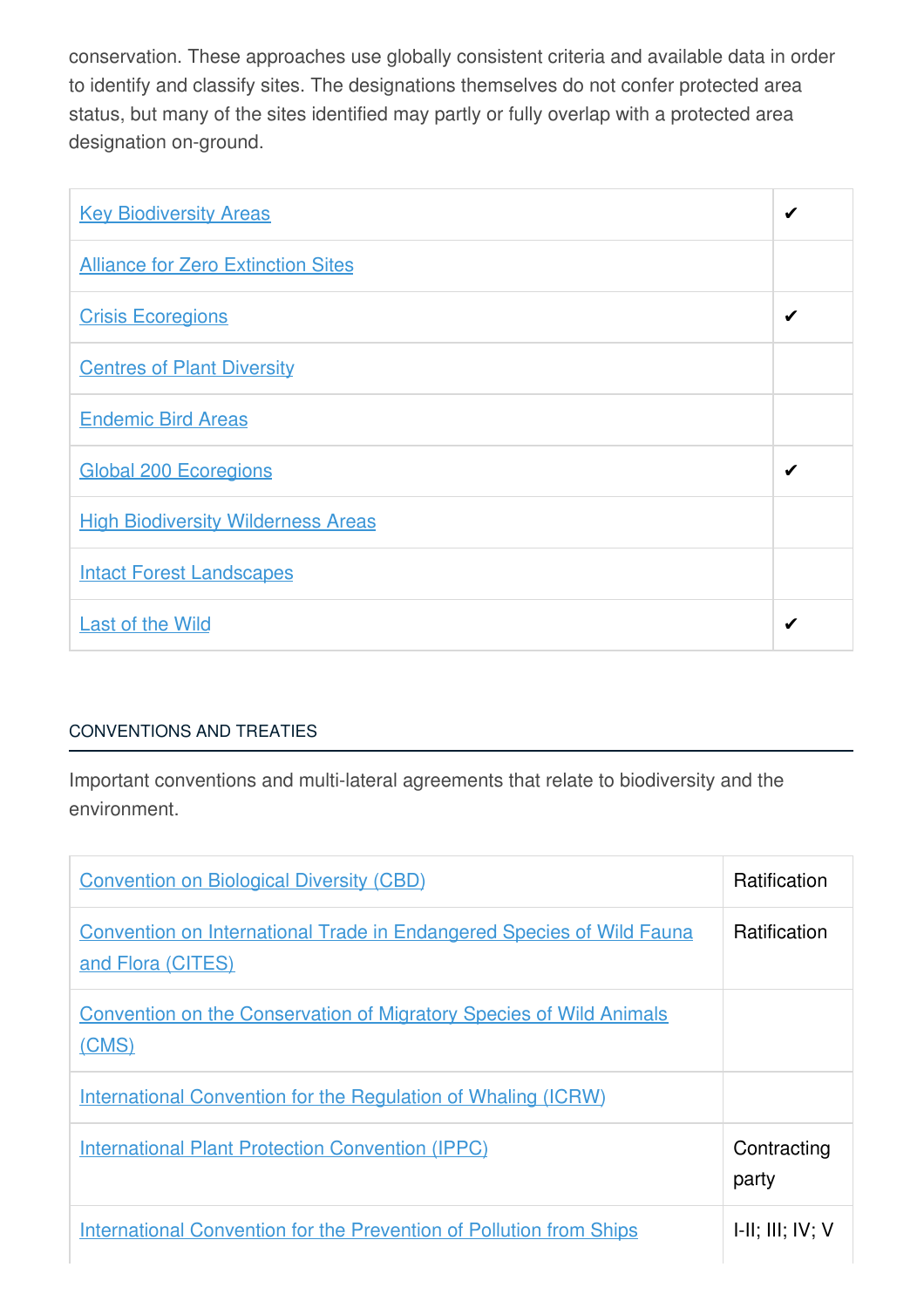| (MARPOL Convention)                                                                               |                     |
|---------------------------------------------------------------------------------------------------|---------------------|
| <b>International Treaty on Plant Genetic Resources for Food and Agriculture</b><br>(Plant Treaty) | Ratification        |
| <b>Convention on Wetlands of International Importance (Ramsar Convention)</b>                     | Entry into<br>force |
| <u><b>United Nations Convention on the Law of the Sea (UNCLOS)</b></u>                            | <b>Ratification</b> |
| Chapter XXI 3. Convention on Fishing and Conservation of the Living<br>Resources of the High Seas |                     |
| <b>World Heritage Convention</b>                                                                  | Ratification        |
| <b>Antarctic Treaty</b>                                                                           |                     |

#### OTHER [MEMBERSHIP](javascript:void(0))

| <b>Arctic Council</b>               |        |
|-------------------------------------|--------|
| International Maritime Organisation | Member |
| <b>IPBES</b>                        | Member |
| <b>IPCC</b>                         | Member |
| <b>OECD</b>                         |        |

# [REFERENCES](javascript:void(0)) & WEBSITE

Links

[InforMEA](https://www.informea.org/countries/sd) Sudan country page